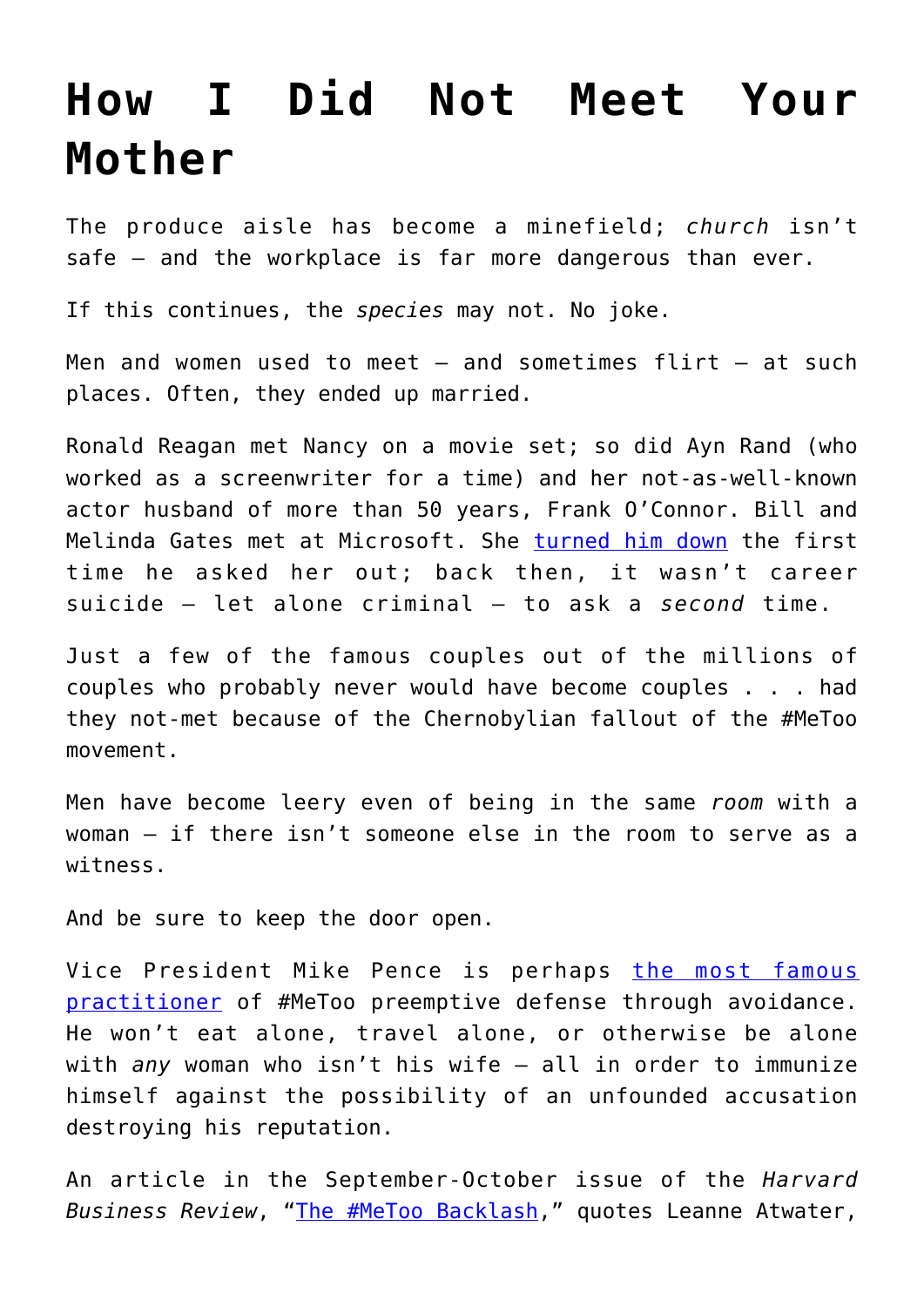a professor of management at the University of Houston, who found that among other things, one in three men surveyed would be reluctant to have a one-on-one meeting with a woman.

A *business* meeting.

No one wants to be [Kavanaughed](https://www.amgreatness.com/2019/08/17/brett-kavanaugh-a-good-man-defamed/).

The prospect of an *allegation* being treated as evidence – the core tenet of #MeToo – is understandably terrifying to men; far more so than risking rejection by asking for a colleague's phone number and being shot down. That's right folks, no more Sam and Diane flirting at *Cheers*.

Because far more than rejection is potentially on the line.

Justice Brett Kavanaugh was treated as presumptively guilty of conduct based on nothing more than his accuser's sonorous and unsupported accusations – as demanded by #MeToo. This is our era's equivalent of being branded a witch and burned at the stake because someone *said* they heard you conversing with a black cat.

As the Red Queen put it in *Alice in Wonderland*: "Sentence first – verdict afterward!"

## **Foreseeable Consequences**

But the irony  $-$  the tragedy  $-$  is that women are suffering even *more* than men. Mostly, the guys are just shying away from any situation that might lead to trouble – including asking for that phone number.

Women aren't getting the *job* – in addition to not being asked out. Which is usually necessary in order to someday get married, a thing men and women both used to be interested in but which is becoming as hard to manage as successfully wrestling an alligator.

Better to stay out of the #MeToo pit fight.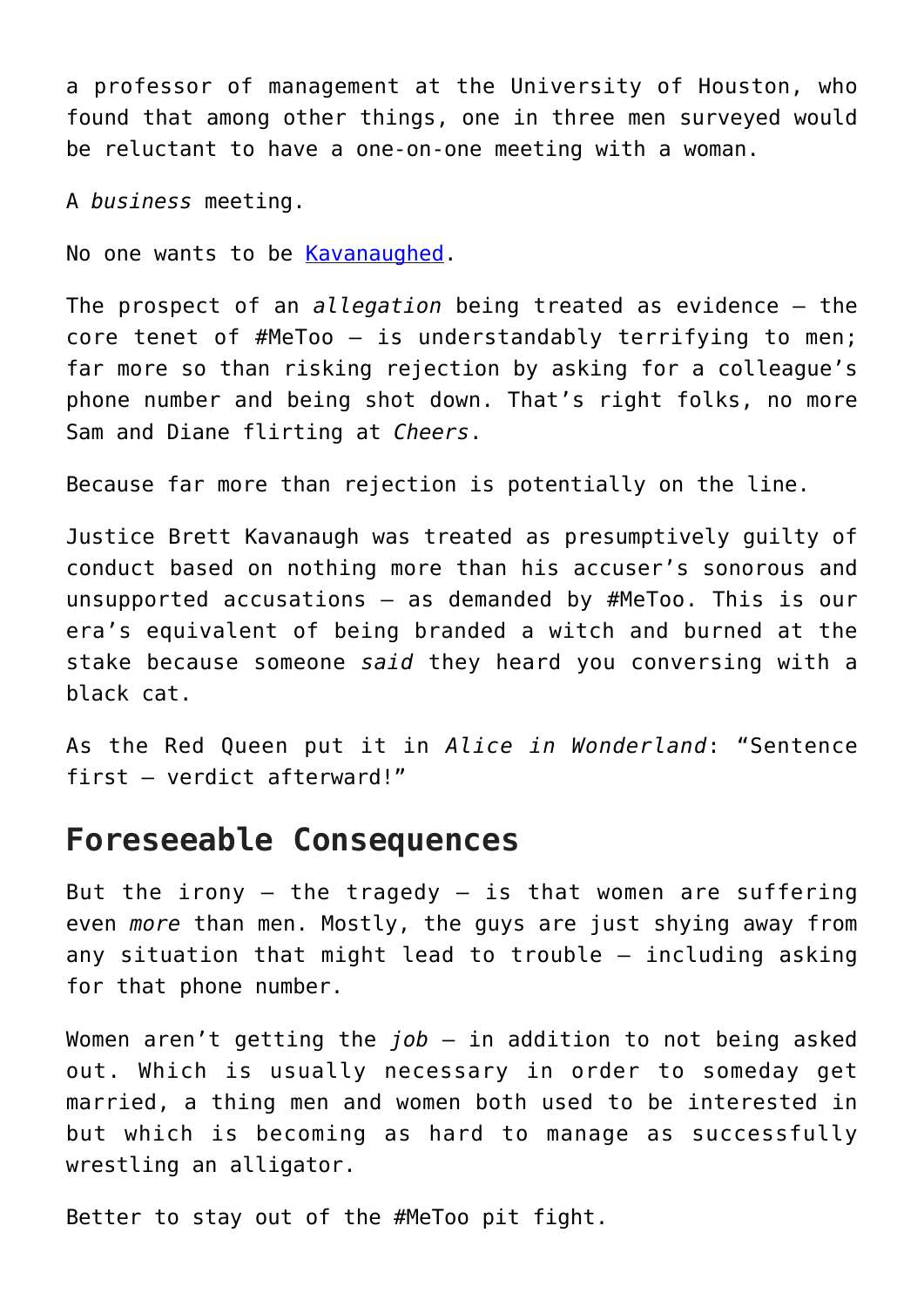The *Harvard Business Review* article goes on to cite further data nuggets culled from the Organization Dynamics study, among them that men are increasingly reluctant to hire women for positions that require them to travel with male colleagues.

Especially *attractive* women.

Even *other women* are afraid of them.

Of the havoc that can be caused by an accusation that must, per doctrine, be treated presumptively as caseclosed *proof* that whatever someone said happened actually did.

An August 29 [article](https://www.theguardian.com/lifeandstyle/2019/aug/29/men-women-workplace-study-harassment-harvard-metoo#img-1) in the *Guardian* by Arwa Mahdawi fulminates that men avoiding women at work amounts to blamethe-victim gaslighting, but walks back its own false premise – as Ayn Rand would have pointed out – when it concedes that "Most men know what sexual harassment is and most women know what it is."

In other words, most men *aren't* Joe Biden, Bill Clinton, or Matt Lauer – and most *women* aren't upset by non-creepy interactions with male colleagues.

## **The New Normal**

This used to be the normal way of things. The sexes mixed; sometimes, they even mixed after work. Many – like the Reagans and O'Connors and Gates – ended up *together*.

A "lot of men aren't so much afraid of being accused of anything as they are angry that #MeToo ever happened," Mahdawi explains. "They're angry that they've been made to think about their behavior" and (groan) "made to interrogate *power dynamics* they always took for granted."

Power dynamics?

Women have acquired the power to destroy men on a whim. Or at